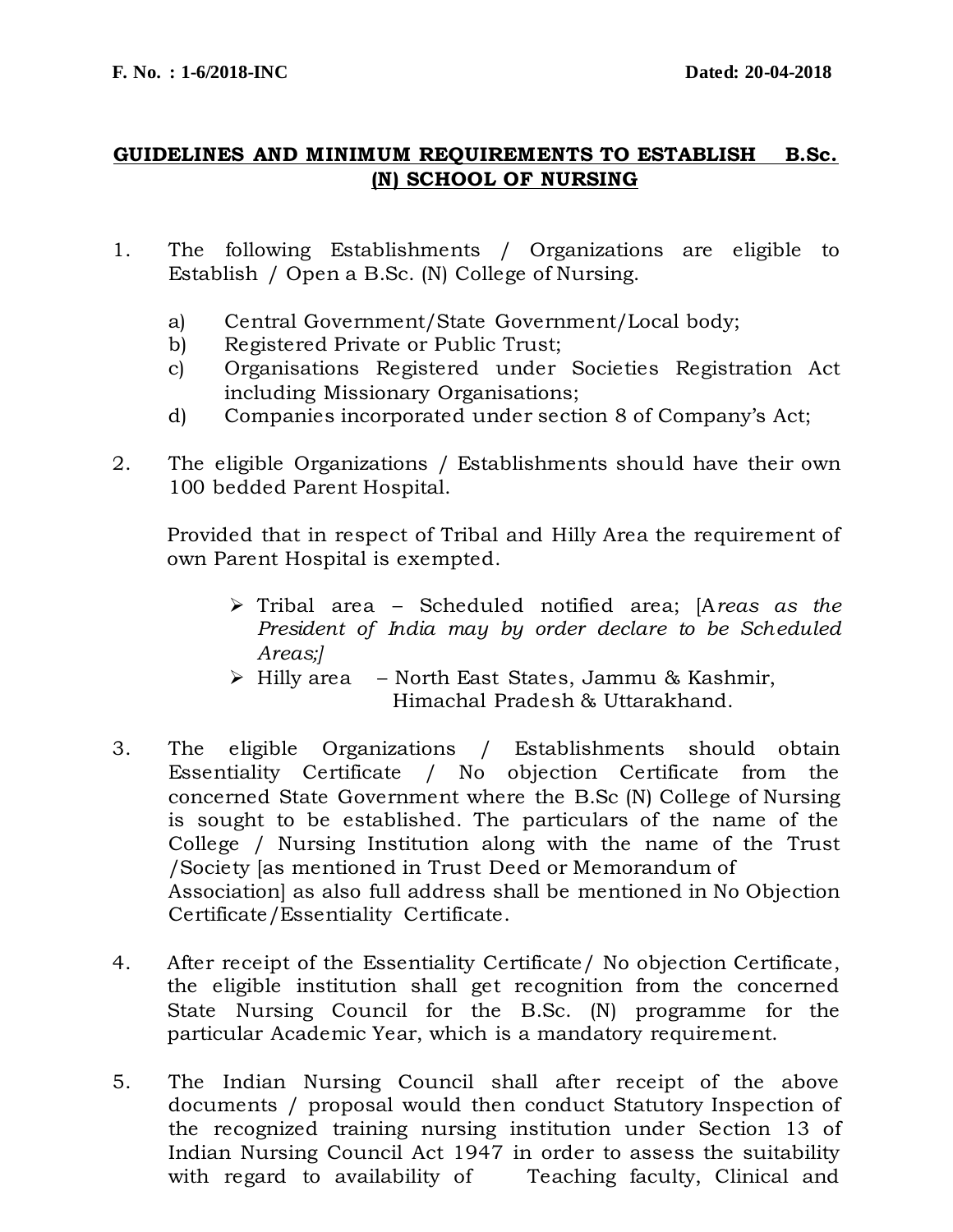Infrastructural facilities in conformity with Regulations framed under the provisions of Indian Nursing Council Act, 1947.

# **PHYSICAL FACILITIES**

## **Building:**

The College of Nursing should have a separate building. The college of Nursing should be near to its parent hospital having space for expansion in an institutional area. For a College with an annual admission capacity of **40-60** students, the constructed area of the college should be **23720** square feet.

Adequate hostel/residential accommodation for students and staff should be available in addition to the above mentioned built up area of the Nursing College respectively. The details of the constructed area is given below for admission capacity of **40-60** students:

# **Teaching Block:**

| S.                             | <b>Teaching Block</b>                      | Area (Figures in      |  |  |
|--------------------------------|--------------------------------------------|-----------------------|--|--|
| No.                            |                                            | Sq feet)              |  |  |
| 1.                             | Lecture Hall                               | $4$ (a) $1080 = 4320$ |  |  |
| 2.                             | Nursing foundation lab<br>$\rm(i)$         | 1500                  |  |  |
|                                | <b>CHN</b><br>(ii)                         | 900                   |  |  |
|                                | (iii)<br>Nutrition                         | 900                   |  |  |
|                                | OBG and Paediatrics lab<br>(iv)            | 900                   |  |  |
|                                | Pre-clinical science lab<br>V)             | 900                   |  |  |
|                                | Computer Lab<br>$(\overline{\mathrm{vi}})$ | 1500                  |  |  |
| 3.                             | Multipurpose Hall                          | 3000                  |  |  |
| 4.                             | Common Room (Male & Female)                | 1100                  |  |  |
| 5.                             | <b>Staff Room</b>                          | 1000                  |  |  |
| 6.                             | Principal Room                             | 300                   |  |  |
| 7.                             | Vice Principal Room                        | 200                   |  |  |
| 8.                             | Library                                    | 2400                  |  |  |
| 9.                             | A.V. Aids Room                             | 600                   |  |  |
| 10.                            | One room for each Head of                  | 800                   |  |  |
|                                | Departments                                |                       |  |  |
| 11.                            | <b>Faculty Room</b>                        | 2400                  |  |  |
|                                | 12. Provisions for Toilets                 | 1000                  |  |  |
| 23720 Sqr. Ft.<br><b>Total</b> |                                            |                       |  |  |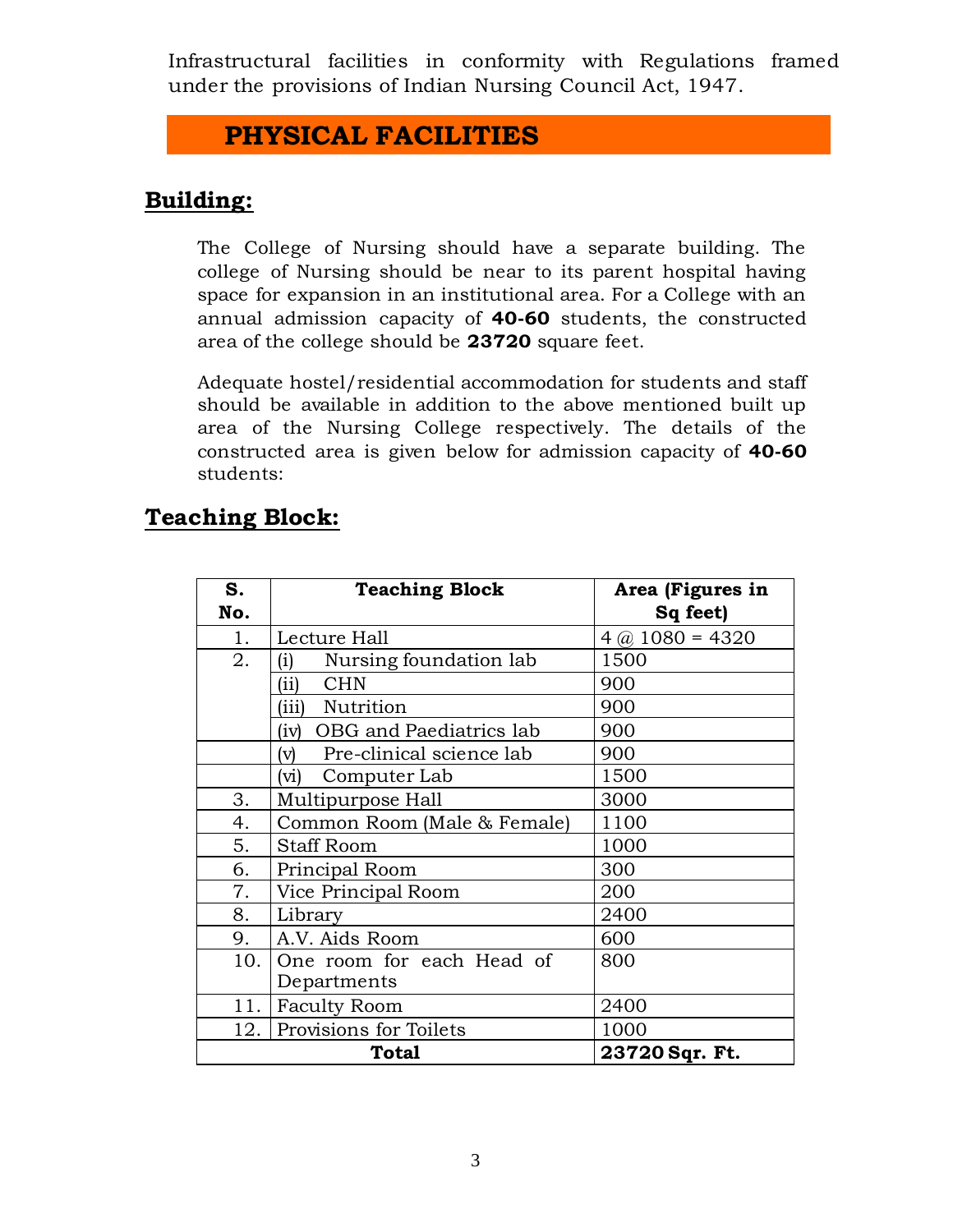**Note: -**

- **\*1. Nursing Educational institution should be in Institutional area only and not in residential area.**
- **\*2. If the institute has non-nursing programme in the same building, Nursing programme should have separate teaching block.**
- **\*3. Shift-wise management with other educational institutions will not be accepted.**
- **\*4. Separate teaching block shall be available if it is in hospital premises.**
- **\*5. Proportionately the size of the built-up area will increase according to the number of students admitted.**
- **\*6. School and College of nursing can share laboratories, if they are in same campus under same name and under same trust, that is the institution is one but offering different nursing programmes. However they should have equipments and articles proportionate to the strength of admission. And the class rooms should be available as per the requirement stipulated by Indian Nursing Council of each programme.**

#### 1. **Class rooms**

There should be at least four classrooms with the capacity of accommodating the number of students admitted in each class. The rooms should be well ventilated with proper lighting system. There should be built in Black/Green/White Boards. Also there should be a desk/ dais/a big table and a chair for the teacher and racks/cupboards for keeping teaching aids or any other equipment needed for the conduct of classes also should be there.

**Departments**: College should have following departments

- 1. Fundamentals of Nursing including Nutrition
- 2. Medical Surgical Nursing
- 3. Community Health Nursing
- 4. Obstetric and Gynecological Nursing
- 5. Child Health Nursing
- 6. Psychiatry and Mental Health Nursing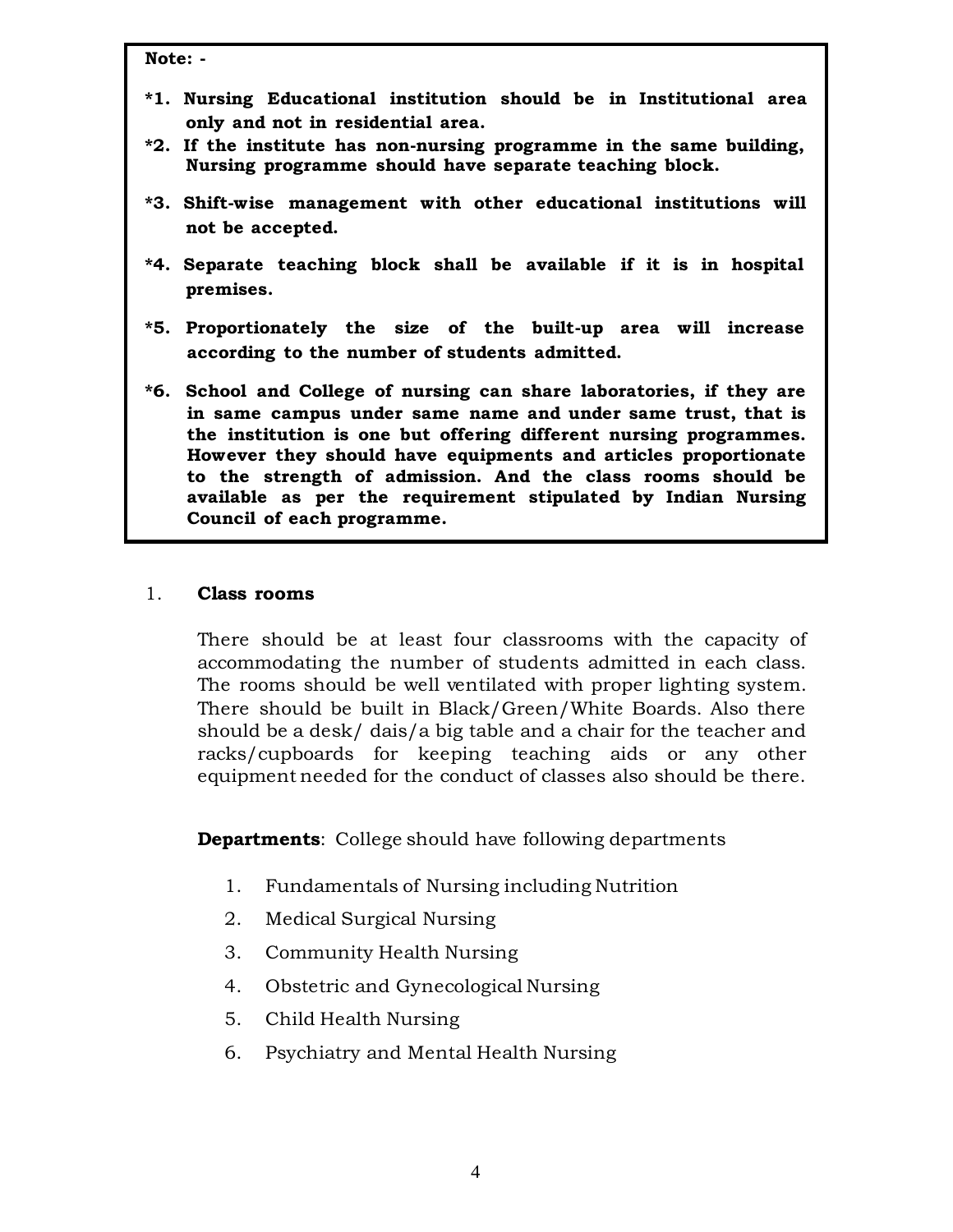#### 2. **Laboratories**

There should be at least Seven laboratories as listed below:

| Nursing Foundations and Medical Surgical        |
|-------------------------------------------------|
| Community Health Nursing                        |
| OBG and Peadiatracs                             |
| Nutrition                                       |
| Computer with 10 computers                      |
| Pre Clinical Science Lab. (Biochemistry,        |
| Microbiology, Biophysics, Anatomy & Physiology) |

#### 3. **Auditorium**

Auditorium should be spacious enough to accommodate at least double the sanctioned/actual strength of students, so that it can be utilised for hosting functions of the college, educational conferences/ workshops, examinations etc. It should have proper stage with green room facilities. It should be well – ventilated and have proper lighting system. There should be arrangements for the use of all kinds of basic and advanced audio-visual aids.

### 4. **Multipurpose Hall**

College of Nursing should have multipurpose hall, if there is no auditorium.

#### 5. **Library**

There should be a separate library for the college. The size of the Library should be of minimum **2400 sqr. ft**. It should be easily accessible to the teaching faculty and the students. Library should have seating arrangements for at least **60** students for reading and having good lighting and ventilation and space for stocking and displaying of books and journals. The library should have at least **3000 books**. In a new College of Nursing the total number of books should be proportionately divided on yearly basis in four years. At least 10 sets of books in each subject to facilitate for the students to refer the books. The number of journals should **15** out of which one- third shall be foreign journals and subscribed on continuous basis. There should be sufficient number of cupboards, book shelves and racks with glass doors for proper and safe storage of books, magazines, journals, newspapers and other literature.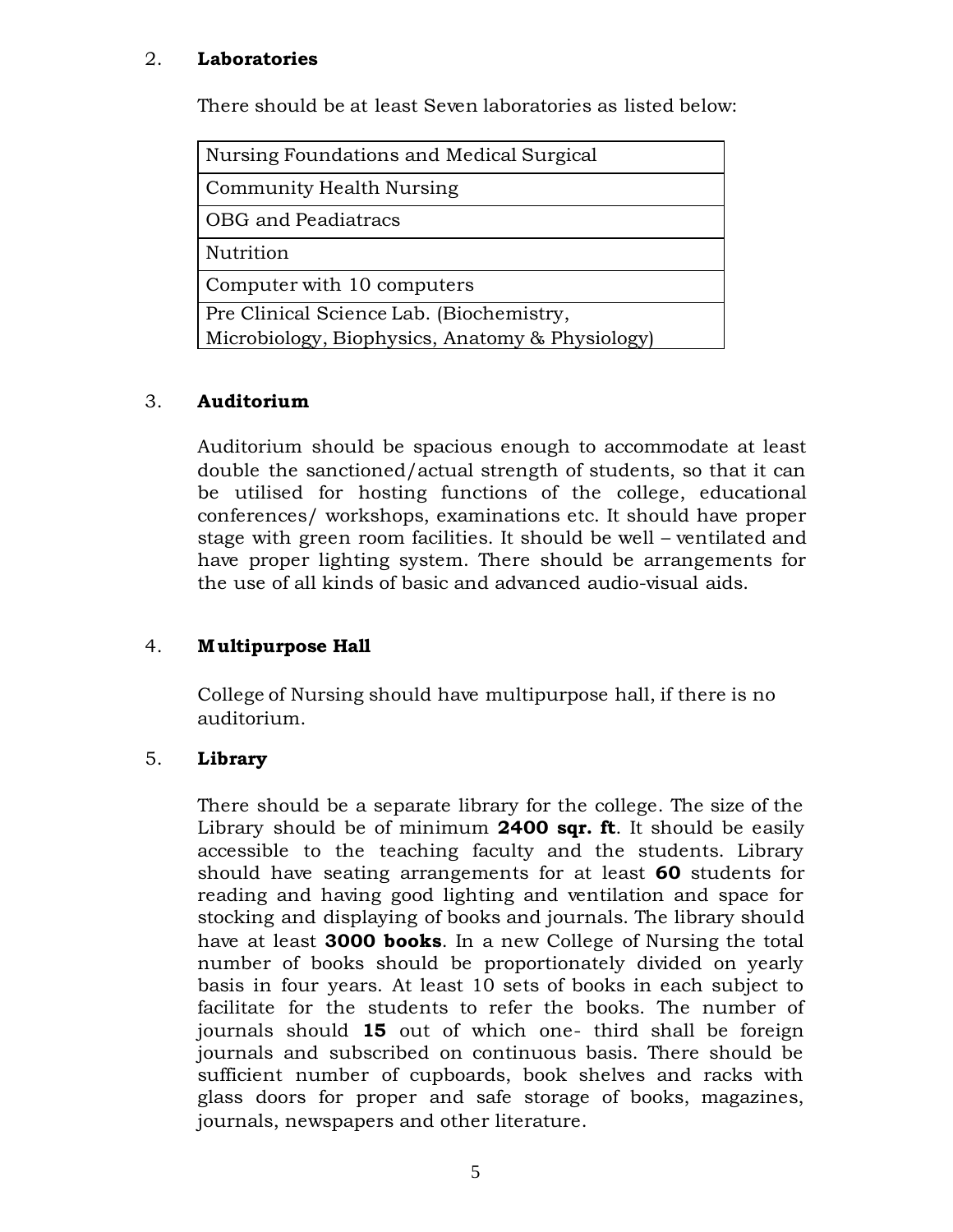#### **In the library there should be provision for:**

- Staff reading room for **10** persons.
- Rooms for librarian and other staff with intercom phone facility
- Video and cassette / CD room (desirable)
- Internet facility.

## 6. **Offices Requirements**

## *(a) Principal's Office*

There should be a separate office for the Principal with attached toilet and provision for visitor's room. Independent telephone facility is a must for the Principal's office with intercom facility connected/linked to the hospital and hostel and a computer with internet facility. The size of the office should be **300** sqr. ft.

## *(b) Office for Vice*-*Principal*

There should be a separate office for the Vice-Principal with attached toilet and provision for visitor's room. Independent telephone facility is a must for Vice-principal's office with intercom facility connected/linked to the hospital and hostel and a computer with internet facility. The size of the office should be **200** sqr. ft.

## **(c)** *Office for Faculty Members*

There should be adequate number of office rooms in proportion to the number of teaching faculty. One office room should accommodate **2** teachers only. Separate toilet facility should be provided for the teaching faculty with hand washing facility. There should be a separate toilet for male teachers. The size of the room should be **200 sqr. ft**. Separate chambers for heads of the department should be there.

*(d)* One separate office room for the office staff should be provided with adequate toilet facility. This office should be spacious enough to accommodate the entire office staff with separate cabin for each official. Each office room should be adequately furnished with items like tables, chairs, cupboards, built –in racks and shelves, filing cabinets and book cases. Also there should be provision for typewriters, computers and telephone.

## 7. **Common Rooms**

A minimum of **3** common rooms should be provided. One for the teaching faculty, one for the student and one for the office staff. Sufficient space with adequate seating arrangements,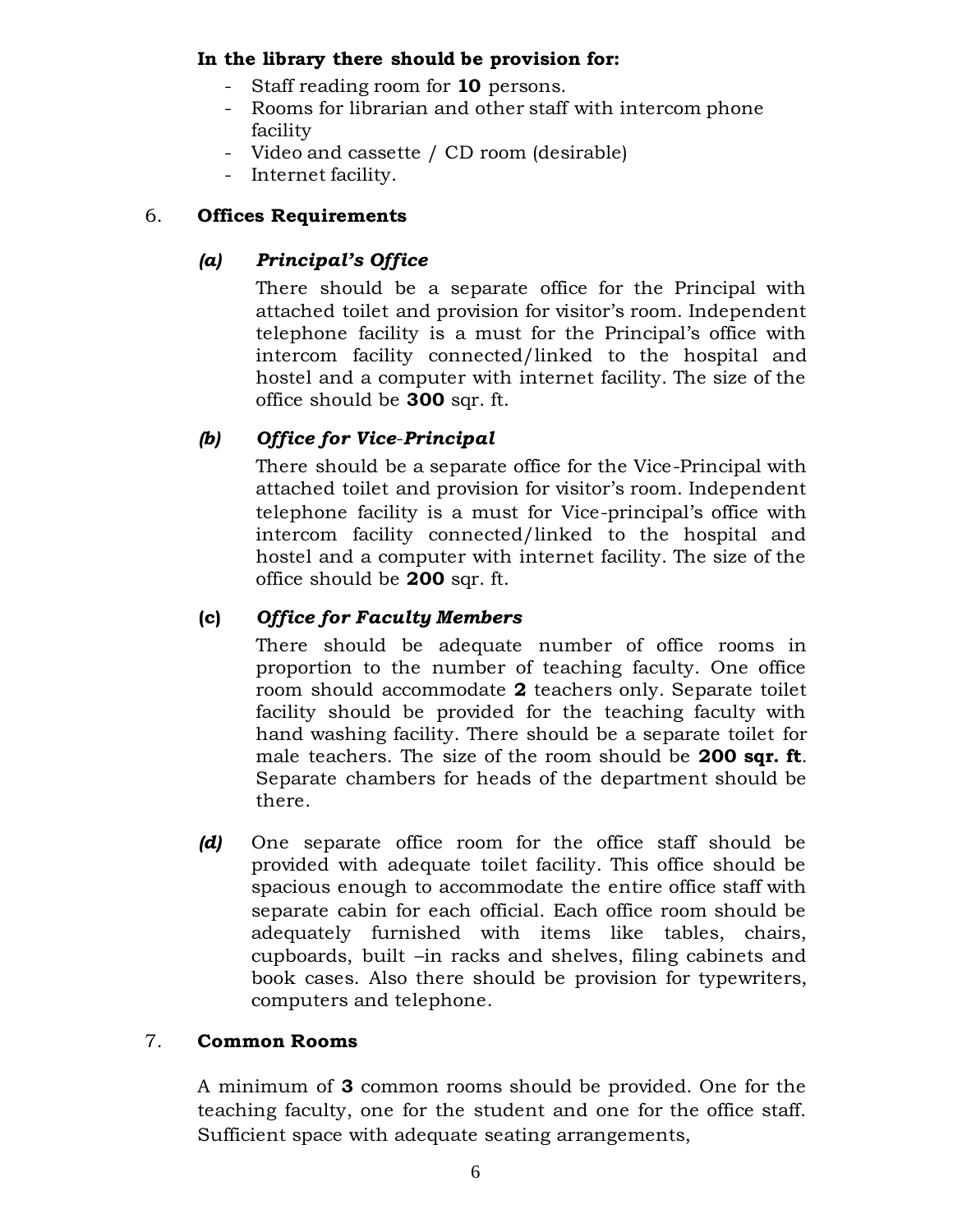cupboards, lockers, cabinets, built-in-shelves and racks should be provided in all the common rooms. Toilet and hand washing facilities should be made available in each room.

#### 8. **Record Room**

There should be a separate record room with steel racks, built-in shelves and racks, cupboards and filing cabinets for proper storage of records and other important papers/ documents belonging to the college.

#### 9. **Store room**

A separate store room should be provided to accommodate the equipments and other inventory articles which are required in the laboratories of the college. This room should have the facilities for proper and safe storage of these articles and equipments like cupboards, built-in-shelves, racks, cabinets, furniture items like tables and chairs. This room should be properly lighted and wellventilated.

### 10. **Room for Audio-Visual Aids**

This room should be provided for the proper and safe storage of size **600** sq. ft. for all the Audio- Visual Aids.

### 11. **Other Facilities**

Students' welfare hall of size **400 sqr. ft.** Indoor games hall of size **4000 ft.** Safe drinking water and adequate sanitary/toilet facilities should be available for both men and women separately in the college in each floor common toilets for teachers (separate for male and female) i.e **4** toilets with Wash basins. Common toilets for students (separate for male and female) **12** with Wash Basins for **60** students.

### 12. **Garage**

Garage should accommodate a **60** seater vehicle.

### 13. **Fire Extinguisher**

Adequate provision for extinguishing fire should be available as per the local bye-laws.

### 14. **P layground**

Playground should be spacious for outdoor sports like Volleyball, football, badminton and for Athletics.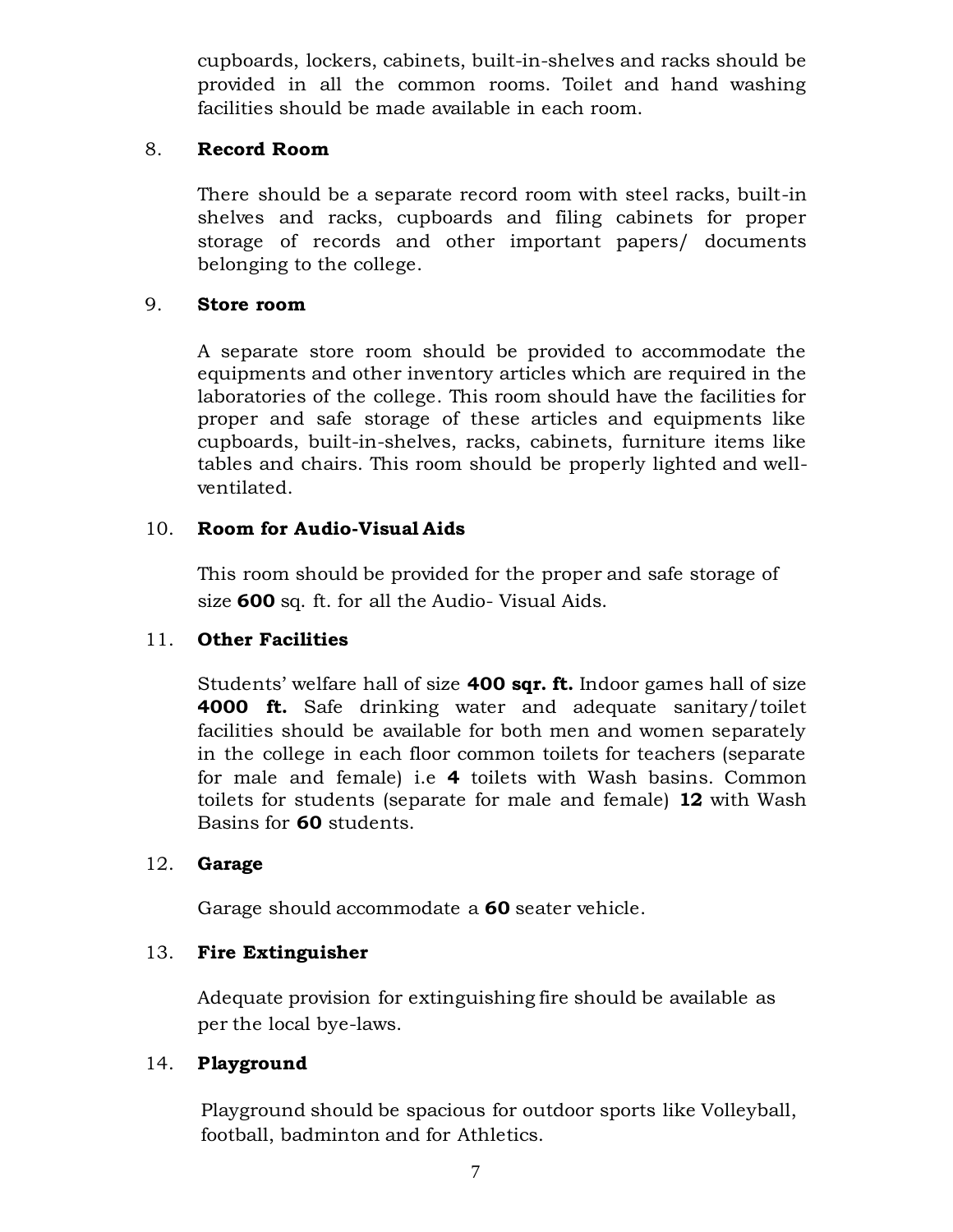## **Hostel Block (60 Students):**

| S.  | <b>Hostel Block</b> | Area (Figures in Sq feet)   |
|-----|---------------------|-----------------------------|
| No. |                     |                             |
| 1.  | Single Room         | 24000                       |
|     | Double Room         |                             |
| 2.  | Sanitary            | One latrine & One Bath room |
|     |                     | (for 5 students) - 500      |
| 3.  | Visitor Room        | 500                         |
| 4.  | Reading Room        | 250                         |
| 5.  | <b>Store</b>        | 500                         |
| 6.  | Recreation Room     | 500                         |
| 7.  | Dining Hall         | 3000                        |
| 8.  | Kitchen & Store     | 1500                        |
|     | Total               | 30750 Sqr. Ft.              |

#### **Grand Total : 23720 + 30750 = 54470 Sqr. Ft.**

**Note:** Proportionately the size of the built-up area will increase according to the number of students admitted.

## **Hostel Facilities:**

There should be a separate hostel for the male and female students. It should have the following facilities.

### 1. **Hostel Room**

It should be ideal for 2 students with the minimum 100 sq. ft. carpet area. The furniture provided should include a cot, a table, a chair, a book rack, a cupboard and a cloth rack for each student.

### 2. **Toilet and Bathroom**

Toilet and bathroom facilities should be provided on each floor of the students hostel at the rate of one toilet and one bathroom for 2-6 students. Geysers in bathroom and wash basins should also be provided.

### 3. **Recreation**

There should be facilities for indoor and outdoor games. There should be provision for T.V., radio and video cassette player.

### 4. **Visitor's Room**

There should be a visitor room in the hostel with comfortable seating, lighting and toilet facilities.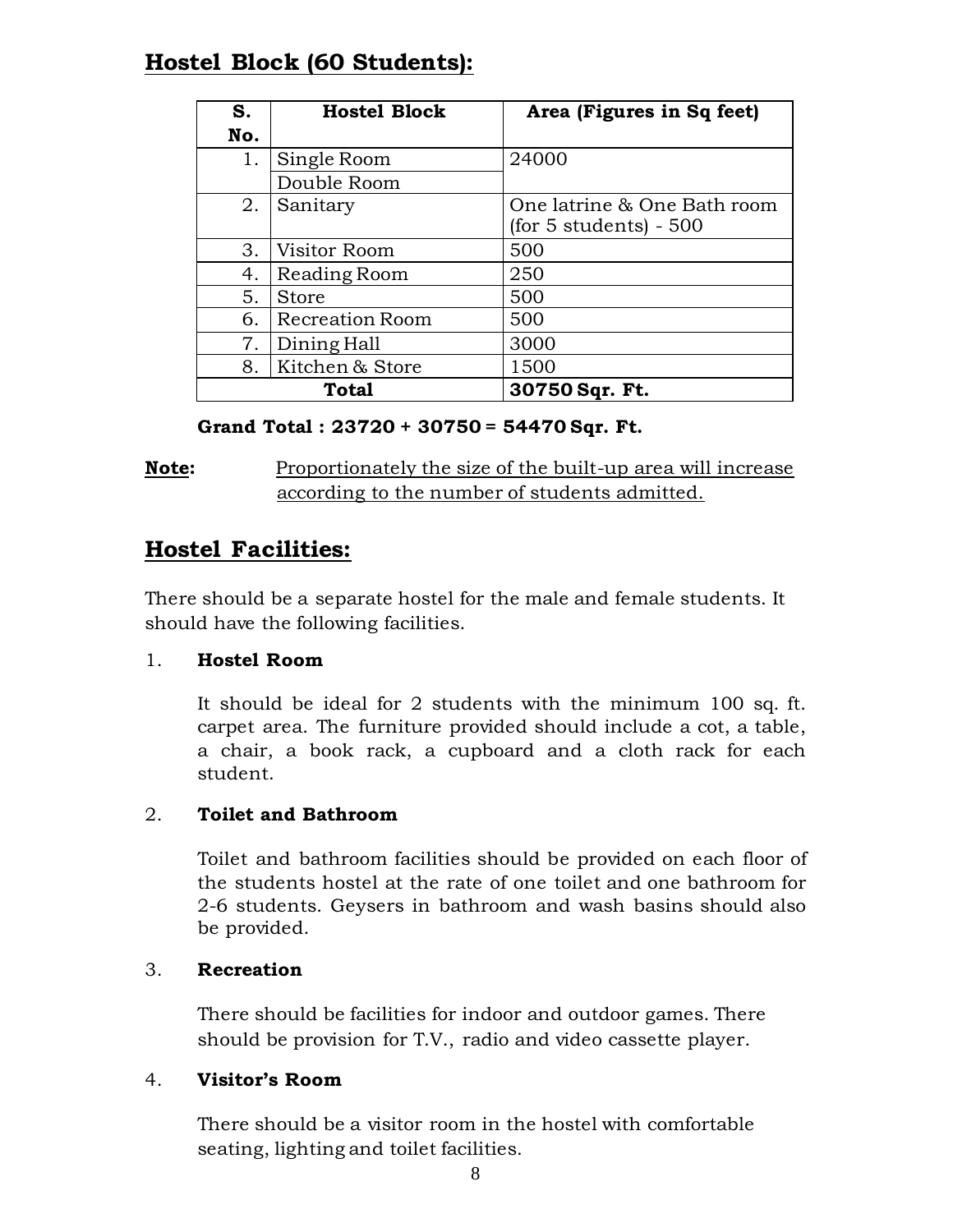### 5. **Kitchen & Dining Hall**

There should be a hygienic kitchen and dining hall to seat at least 80% of the total students strength at one time with adequate tables, chairs, water coolers, refrigerators and heating facilities. Hand washing facilities must be provided.

#### 6. **Pantry**

One pantry on each floor should be provided. It should have water cooler and heating arrangements.

#### 7. **W ashing & Ironing Room**

Facility for drying and ironing clothes should be provided in each floor.

#### 8. **Sick Room**

A sick room should have a comfortable bed, linen, furniture and attached toilet. Minimum of 5 beds should be provided.

#### 9. **Room for Night Duty Nurses**

Should be in a quiet area.

#### 10. **Guest Room**

A guest room should be made available.

#### 11. **W arden's Room**

Warden should be provided with a separate office room besides her residential accommodation.

#### 12. **Canteen**

There should be provision for a canteen for the students, their guests, and all other staff members.

#### 13. **Transport**

College should have separate transport facility under the control of the Principal. 50 seater bus is preferable.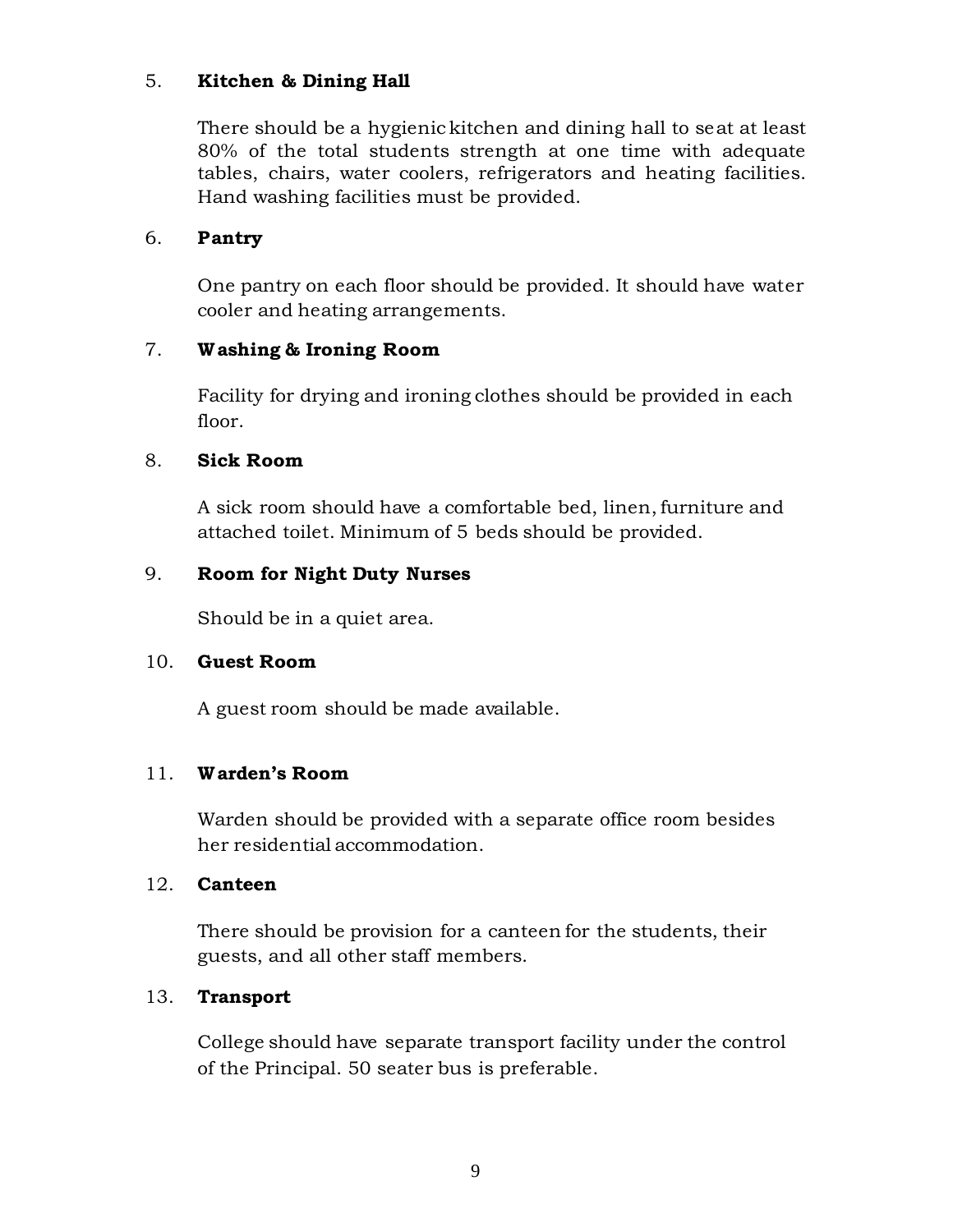## **Residential Accommodation:**

Residential family accommodation for faculty, should be provided, according to their marital status. Telephone facility for the Principal at her residence must be provided. Residential accommodation with all facilities is to be provided to the Hostel Warden.

## **Crèche**

There should be a crèche in the college campus.

## **Staff for the Hostel:**

- 1. Warden (Female) -3 : Qualification- B.Sc. Home Science or Diploma in House keeping/ Catering. Minimum three wardens must be there in every hostel for morning, evening and night shifts. If number of students s more than 150, one more warden/ Asst. Warden/ House keeper for every additional 50 students.
- 2. Cook-1: For every 20 students for each shift.
- 3. Kitchen & Dining Room helper- 1 : For every 20 students for each shift.
- 4. Sweeper-3
- 5. Gardener-2
- 6. Security Guard/ Chowkidar-3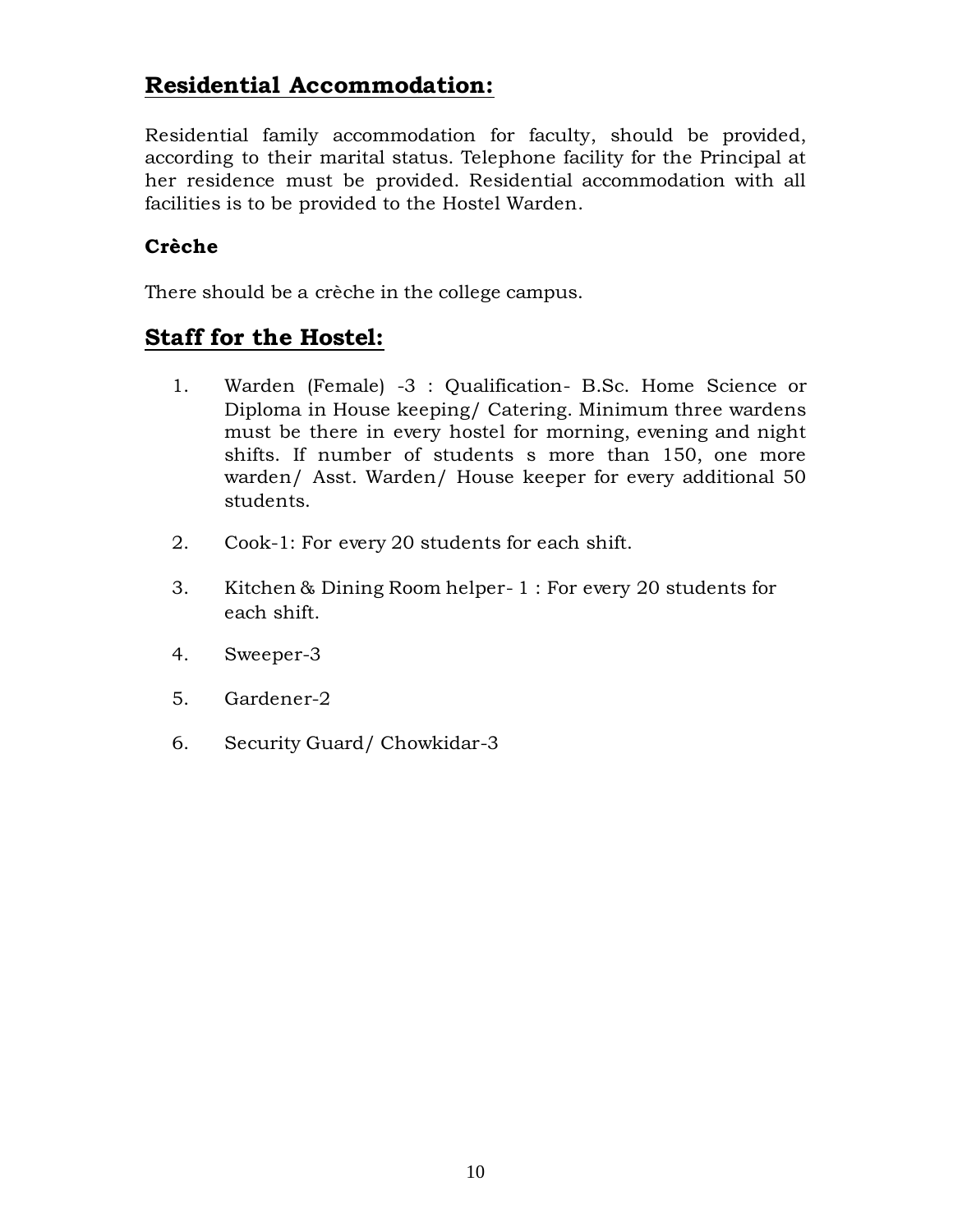# **NURSING TEACHING FACULTY**

## *Qualifications & experience of teachers of college of Nursing*

| S.<br>NO. | POST, QUALIFICATION & EXPERIENCE                                                                                                      |  |  |  |
|-----------|---------------------------------------------------------------------------------------------------------------------------------------|--|--|--|
| 1.        | <b>Principal cum Professor</b> -15 years experience with M.Sc.(N) out<br>of which 12 years should be teaching experience with minimum |  |  |  |
|           | of 5 years in collegiate programme.                                                                                                   |  |  |  |
|           | $Ph.D.(N)$ is desirable                                                                                                               |  |  |  |
| 2.        | Vice- Principal cum Professor- 12 years experience with                                                                               |  |  |  |
|           | M.Sc.(N) out of which 10 years should be teaching experience                                                                          |  |  |  |
|           | with minimum of 5 years in collegiate programme.                                                                                      |  |  |  |
|           | $Ph.D.(N)$ is desirable                                                                                                               |  |  |  |
| 3.        | <b>Professor-</b> 10 years experience with M.Sc. (N)<br>out of which 7                                                                |  |  |  |
|           | years should be teaching experience.                                                                                                  |  |  |  |
|           | $Ph.D.(N)$ is desirable                                                                                                               |  |  |  |
| 4.        | <b>Associate Professor-</b> M.Sc. (N) with 8 years experience                                                                         |  |  |  |
|           | including 5 years teaching experience                                                                                                 |  |  |  |
|           |                                                                                                                                       |  |  |  |
|           | Ph.D.(N) desirable                                                                                                                    |  |  |  |
| 5.        | <b>Assistant Professor-</b> M.Sc. (N) with 3 years teaching experience                                                                |  |  |  |
|           | Ph.D.(N) desirable                                                                                                                    |  |  |  |
| 6.        | <b>Tutor</b> - M.Sc.(N) Or B.Sc.(N)/P.B.B.Sc.(N) with 1 year experience                                                               |  |  |  |

| S.<br>No.      | Designation         | B.Sc.(N)                   | B.Sc.(N)                    |
|----------------|---------------------|----------------------------|-----------------------------|
|                |                     | 40-60 (Students<br>intake) | 61-100 (Students<br>intake) |
|                | Principal           |                            |                             |
| $\overline{2}$ | Vice-Principal      |                            |                             |
| 3              | Professor           |                            |                             |
| $\overline{4}$ | Associate Professor |                            |                             |
| 5              | Assistant Professor |                            |                             |
|                | Tutor               | 10-18                      | 19-28                       |

Principal is excluded for 1:10 teacher student ratio norms (Teacher) Tutor student ratio will be 1:10

(For example for 40 students intake minimum number of teacher required is 17 including Principal. The strength of tutors will be 10, and 6 will be as per sl. No.02 to 05)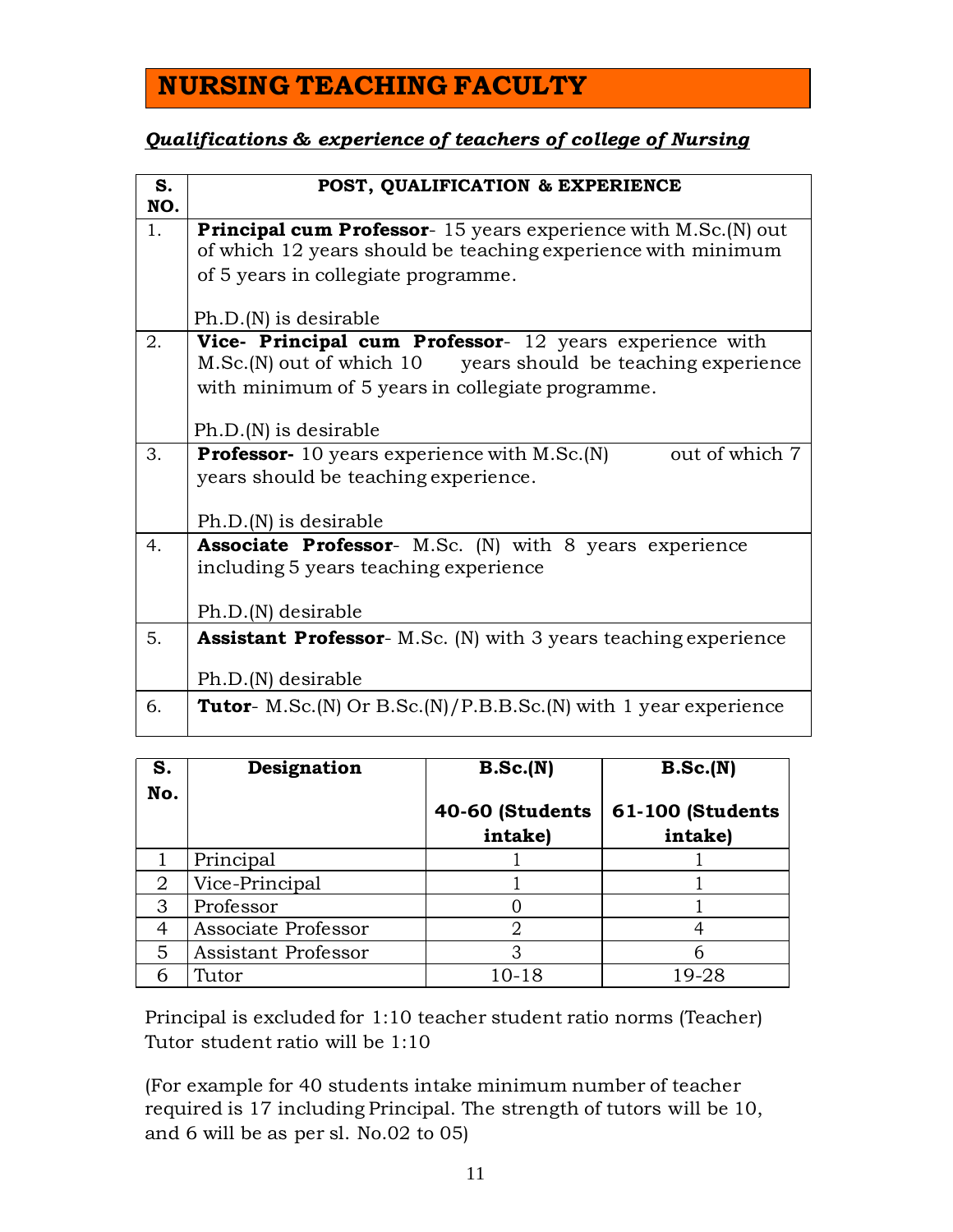| S.                    | Designation                      | B.Sc.(N)                   | P.B.B.Sc.(N)               |
|-----------------------|----------------------------------|----------------------------|----------------------------|
| No.                   |                                  | 40-60 (students<br>intake) | 20-60 (students<br>intake) |
|                       | Professor cum<br>PRINCIPAL       |                            |                            |
| $\mathcal{D}_{\cdot}$ | Professor cum<br>VICE- PRINCIPAL |                            |                            |
| 3                     | Professor                        | $\Omega$                   |                            |
| 4                     | Associate Professor              | 2                          |                            |
| 5                     | <b>Assistant Professor</b>       | 3                          | $\overline{2}$             |
| 6                     | Tutor                            | 10-18                      | $2 - 10$                   |

| <b>S1.</b><br>No.           | Designation                      | B.Sc.(N)<br>40-60<br>(students<br>intake) | P.B.B.Sc.(N)<br>20-60<br>(students<br>intake) | M.Sc.(N)<br>10-25<br>(students<br>intake) |
|-----------------------------|----------------------------------|-------------------------------------------|-----------------------------------------------|-------------------------------------------|
|                             | Professor cum<br>PRINCIPAL       |                                           |                                               |                                           |
| $\mathcal{D}_{\mathcal{L}}$ | Professor cum<br>VICE- PRINCIPAL |                                           |                                               |                                           |
| 3                           | Professor                        |                                           |                                               |                                           |
| 4                           | Associate Professor              | 2                                         |                                               |                                           |
| 5                           | Assistant Professor              | 3                                         | 2                                             | $3*$                                      |
| 6                           | Tutor                            | 10-18                                     | $2 - 10$                                      |                                           |

\*1:10 teacher student ratio for M.Sc.(N) if B.Sc. (N) is also offered by the institution.

\*Candidates having 3 years experience after M.Sc. (N) only will be considered for M.Sc. (N) programme.

| <b>S1.</b> | Designation                | <b>GNM</b> | B.Sc.(N)  | P.B.B.Sc.(N) | M.Sc.(N) |
|------------|----------------------------|------------|-----------|--------------|----------|
| No.        |                            |            |           |              |          |
|            |                            | 20-60      | 40-60     | 20-60        | 10-25    |
|            | Professor cum              |            |           |              |          |
|            | PRINCIPAL                  |            |           |              |          |
| 2          | Professor cum              |            |           |              |          |
|            | VICE- PRINCIPAL            |            |           |              |          |
| 3          | Professor                  |            | 0         |              | $1*$     |
| 4          | Associate Professor        |            | 2         |              | $1*$     |
| 5          | <b>Assistant Professor</b> |            | 3         | 2            | $3*$     |
| 6          | Tutor                      | $6 - 18$   | $10 - 18$ | $2 - 10$     |          |

\*1:10 teacher student ratio for M.Sc.(N) if B.Sc. (N) is also offered by the institution.

\*Candidates having 3 years experience after M.Sc. (N) only will be considered for M.Sc. (N) programme.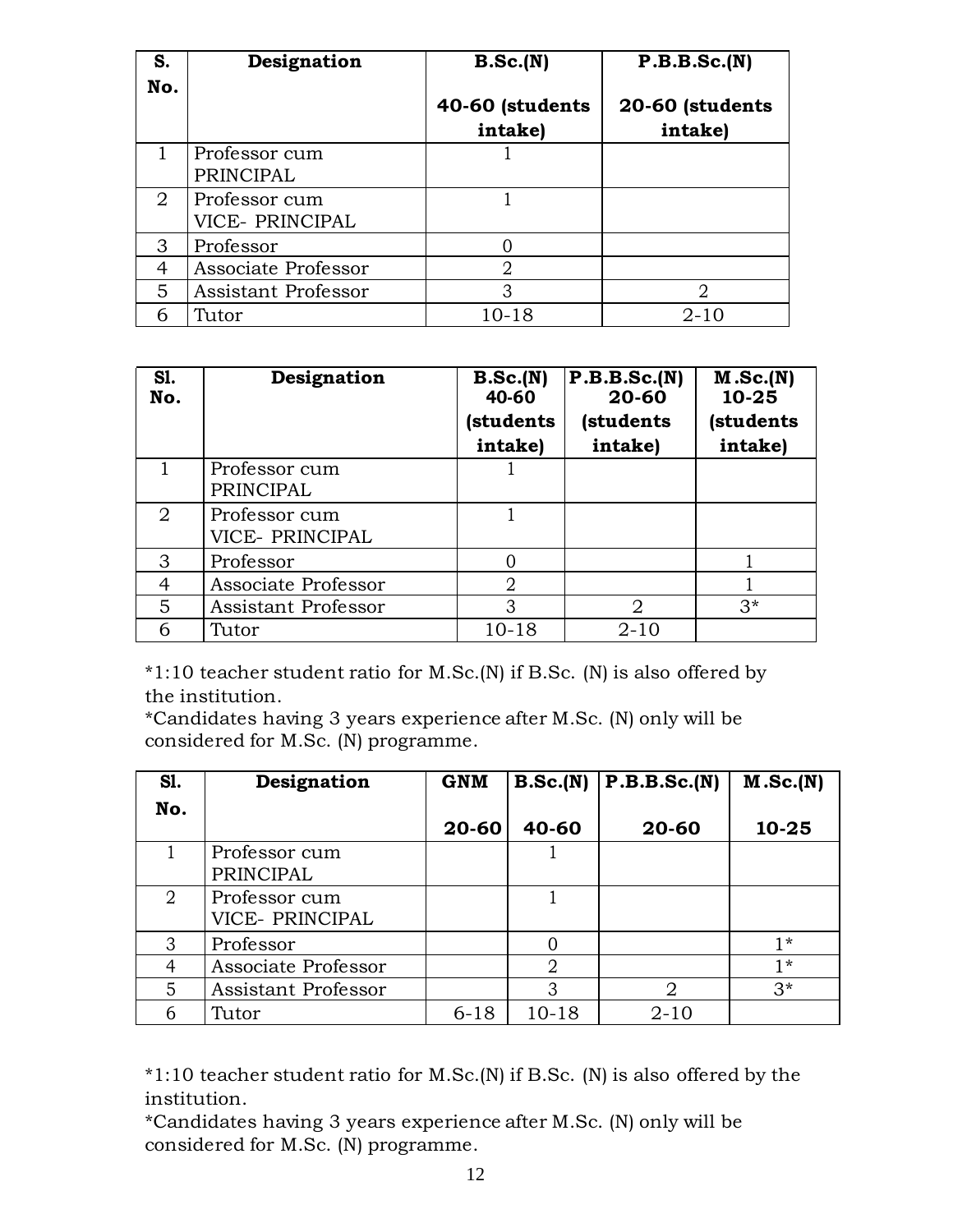| <b>S1.</b>     | Designation                      | <b>ANM</b> | <b>GNM</b> | B.Sc.(N)       | P.B.B.Sc.(N) | M.Sc.(N) |
|----------------|----------------------------------|------------|------------|----------------|--------------|----------|
| No.            |                                  |            |            |                |              |          |
|                |                                  | 20-60      | 20-60      | 40-60          | 20-60        | 10-25    |
|                | Professor cum<br>PRINCIPAL       |            |            |                |              |          |
| $\overline{2}$ | Professor cum<br>VICE- PRINCIPAL |            |            |                |              |          |
| 3              | Professor                        |            |            | $\overline{0}$ |              | $1*$     |
| 4              | Associate                        |            |            | $\overline{2}$ |              | $1*$     |
|                | Professor                        |            |            |                |              |          |
| 5              | Assistant                        |            |            | 3              | 2            | $3*$     |
|                | Professor                        |            |            |                |              |          |
| 6              | Tutor                            | $4 - 12$   | $6 - 18$   | $10 - 18$      | $2 - 10$     |          |

\*1:10 teacher student ratio for M.Sc.(N) if B.Sc. (N) is also offered by the institution.

\*Candidates having 3 years experience after M.Sc. (N) only will be considered for M.Sc. (N) programme.

Part time Teachers / External Teachers\*\*

| (i)    | Microbiology                     |
|--------|----------------------------------|
| (iii)  | Bio – Chemistry                  |
| (iii)  | Sociology                        |
| (iv)   | Bio – Physics                    |
| (v)    | Psychology                       |
| (vi)   | Nutrition                        |
| (vii)  | English                          |
| (viii) | Computer                         |
| (ix)   | Hindi / Any other language       |
| (x)    | Any other – clinical disciplines |
| (xi)   | Physical Education.              |

**\*\***(The above teachers should have post graduate qualification with teaching experience in respective area)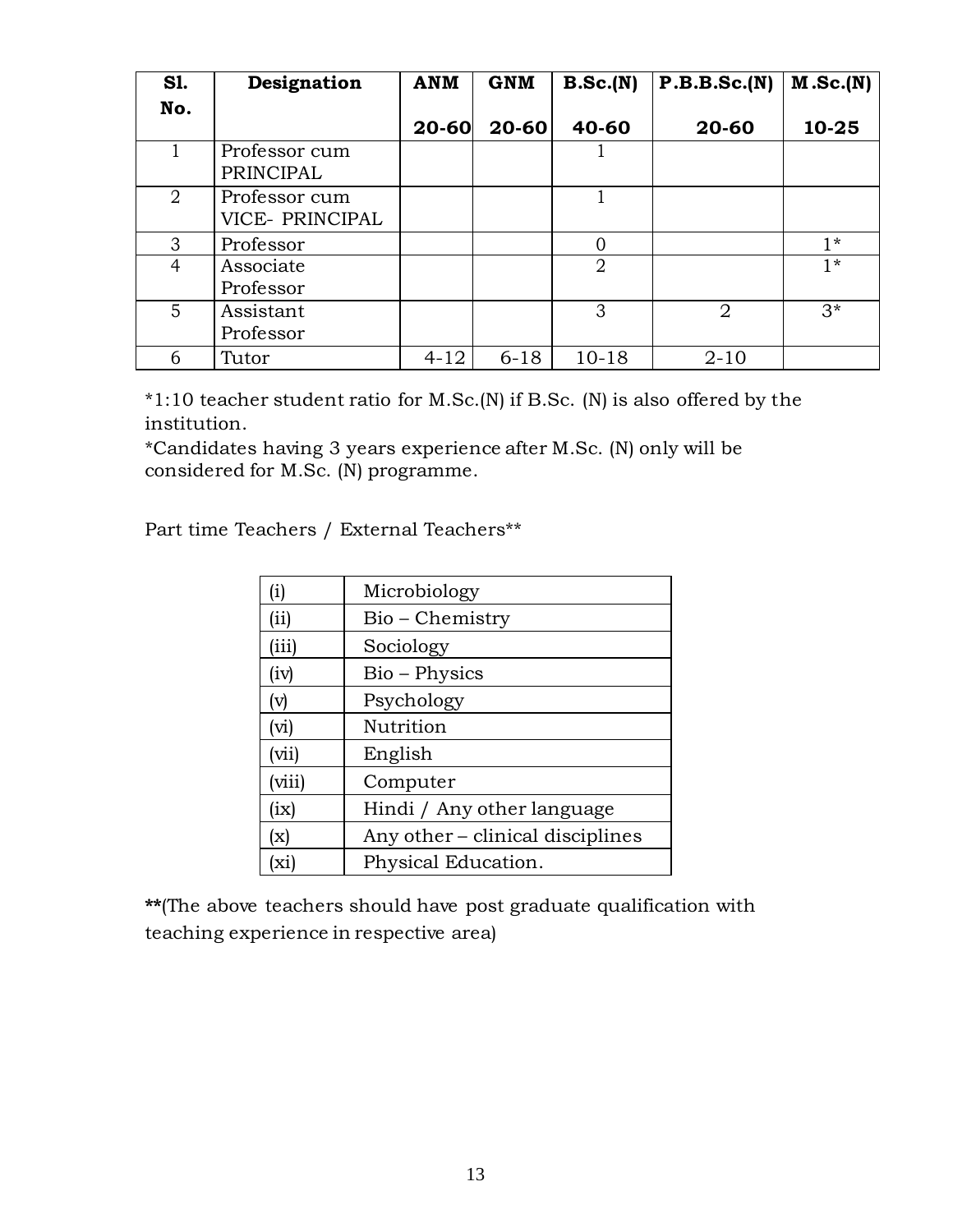## **NOTE:**

- $\Box$ No part time nursing faculty will be counted for calculating total no. of faculty required for a college.
- $\Box$ Irrespective of number of admissions, all faculty positions (Professor to Lecturer) must be filled.
- $\Box$ For M.Sc.(N) programme appropriate number of M.Sc. faculty in each speciality be appointed subject to the condition that total number of teaching faculty ceiling is maintained.
- $\Box$ All nursing teachers must possess a basic university or equivalent qualification as laid down in the schedules of the Indian Nursing Council Act, 1947. They shall be registered under the State Nursing Registration Act.
- $\Box$ Nursing faculty in nursing college except tutor/clinical instructors must possess the requisite recognized postgraduate qualification in nursing subjects.
- $\Box$ All teachers of nursing other than Principal and Vice-Principal should spend at least 4 hours in the clinical area for clinical teaching and/or supervision of care every day.

### **OTHER STAFF (M inimum requirements)**

(To be reviewed and revised and rationalized keeping in mind the mechanization and contract service)

Ministerial

| a)<br>$\mathbf{c})$<br>d)<br>e) | Administrative Officer<br>Office Superintendent<br>PA to Principal<br>Accountant/Cashier          |                                                          |
|---------------------------------|---------------------------------------------------------------------------------------------------|----------------------------------------------------------|
|                                 | <b>Upper Division Clerk</b>                                                                       | 2                                                        |
|                                 | Lower Division Clerk                                                                              | 2                                                        |
| a)<br>b)<br>$\mathbf{C}$<br>d)  | Store Keeper<br>Maintenance of stores<br>Classroom attendants<br>Sanitary staff<br>Security Staff | 2<br>As per the physical space<br>As per the requirement |
|                                 | Peons/Office attendants                                                                           | 4                                                        |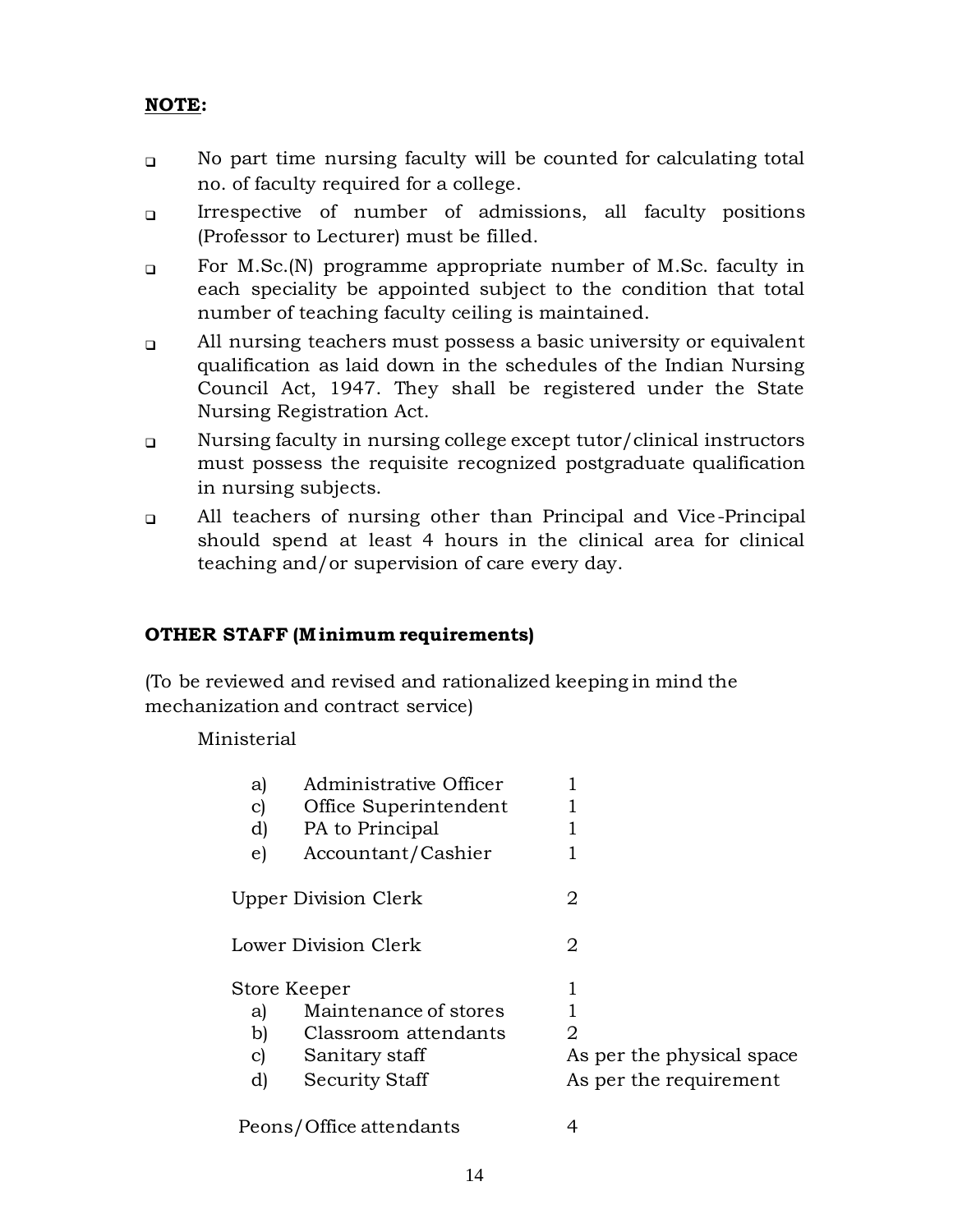#### Library

|    | a) Librarian       |                        |
|----|--------------------|------------------------|
| b) | Library Attendants | As per the requirement |

## Hostel

- a) Wardens 2 b) Cooks, Bearers, As per the requirement Sanitary Staff<br>Ayas / Peons
- 
- 
- (desirable)

c) Ayas / Peons As per the requirement d) Security Staff As per the requirement e) Gardeners & Dhobi Depends on structural facilities

## **College Management Committee**

Following members should constitute the Board of Management of the College.

|                                               | Principal                        | Chairperson |
|-----------------------------------------------|----------------------------------|-------------|
|                                               | Vice-Principal                   | Member      |
|                                               | Professor/Reader/Senior Lecturer | Member      |
| Chief Nursing Officer/ Nursing Superintendent |                                  | Member      |
| Representative of Medical Superintendent      |                                  | Member      |

## **Admission /Selection Committee**

This committee should comprise of:

Principal Chairperson

Vice-Principal

Professor

Chief Nursing Officer or Nursing superintendent